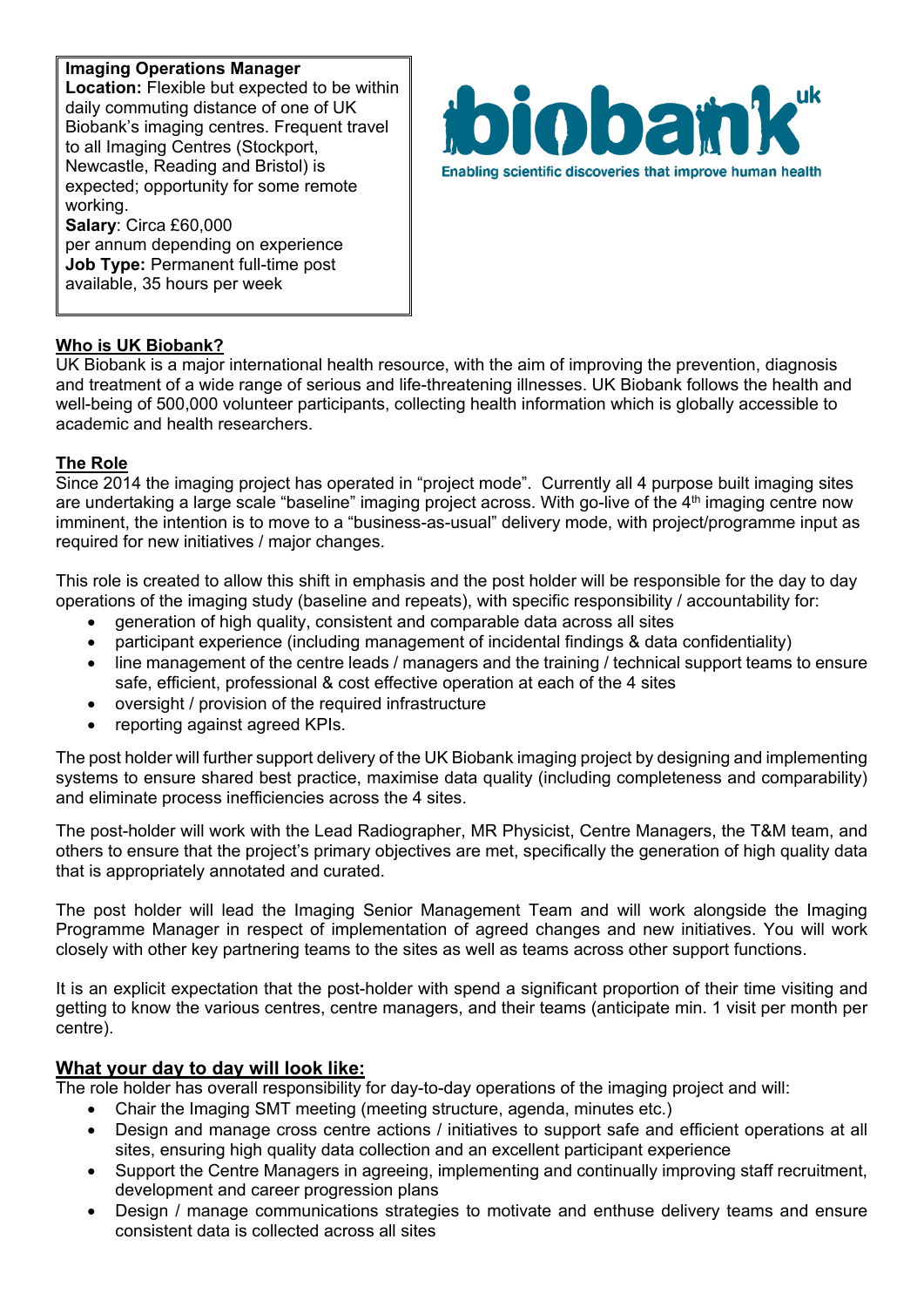- Provide support to the Centre Managers, taking the lead in implementing initiatives to support strong and productive working relationships and encourage sharing of best practice
- Provide a central point of coordination /escalation for all imaging centre operational activities
- Provide short term Centre Manager cover in times of absence.

# **What we're looking for:**

- Demonstrable experience of business operations / service delivery management
- Experienced in coaching and mentoring with a demonstrable ability to deliver results in a matrix organisational structure
- Educated to degree level or equivalent experience
- Demonstrable ability to forge strong, collaborative working relationships
- Experience of working to the requirements of a relevant ISO standard (e.g. ISO9001, ISO27001, ISO17025), GxP, or an equivalent quality system
- Knowledge and experience of creating and maintaining SOPs and risk assessments, etc
- Experience of team and line management, with the ability to motivate and positively influence others
- Excellent organisational skills, with an ability to prioritise workload, and remain resilient in a fastpaced environment
- Excellent written and verbal communication skills, including formal report writing
- Demonstrable ability to work with and influence at all levels of seniority
- Committed to quality / continuous improvement; experience of implementing / managing quality assurance for imaging
- Flexible attitude to duties and hours / location of work (willing to travel to other sites as required / full driving license)
- Excellent interpersonal skills and high professional standards
- Able to remain calm under pressure.

# **It would be good if you had:**

- Management/leadership qualification
- Experience of managing or leading process improvement activities
- Experience of working in a health and/or health research environment
- Experienced in extracting information from data
- Experience of using PowerBI or similar
- Hold a science degree or equivalent

# **Salary and benefits for working at UK Biobank**

- Circa £60,000 per annum depending on experience
- 26 Days Annual Leave + Bank Holidays
- Christmas Closure
- USS pension scheme (9.8% employee contribution & 21.6% employer contribution)
- Enhanced maternity/paternity/adoption/shared parental leave
- Enhanced company sick pay scheme
- Cycle to work scheme
- Health and wellbeing initiatives including an Employee Assistance Programme (EAP)
- Annual Flu vaccination
- Perkbox employee discount platform scheme
- An active social committee who organises events throughout the year
- Flexible work life balance policy
- Free onsite car parking (Park Square)
- Onsite café (Park Square)
- Gym facilities, we even have a putting green! (Park Square)